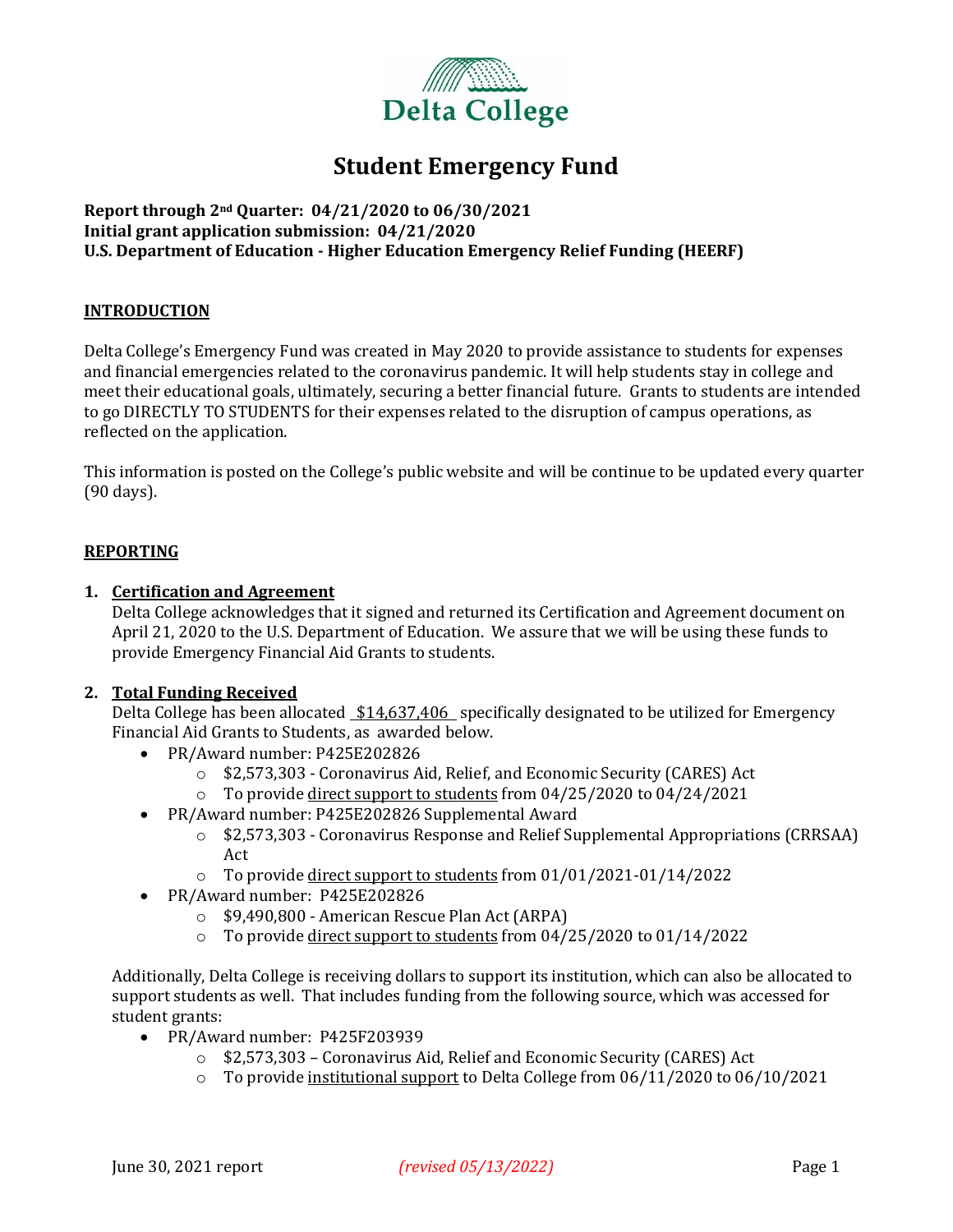

### **3. Total Distributed To Date**

Delta College has distributed a total of  $$6,897,600$  in Emergency Financial Aid Grants to students as of the date of this report. \$5,364,800 was awarded prior to 03/31/2021 under CARES regulations and an additional \$1,532,800 was awarded in the quarter ended 06/30/2021 under CRRSAA and ARPA award guidance. The total \$6,897,600 in awards was funded from the following sources:

- \$2,573,303 from #P425E202826 (student direct support) CARES Act 04/25/2020 to 04/24/2021 (the original award of \$2,573,303 is now fully expended)
- \$350,276 from #P425F203939 (institutional support) CARES Act 06/11/2020 to 06/10/2021 (the \$2,573,303 original CARES grant is now fully expended)
- \$2,573,303 from #P425E202826 (student direct support) CRRSAA Act 01/01/2021- 01/14/2022
- \$1,400,718 from #P425E202826 (student direct support) American Rescue Plan Act (APR) 04/25/2020 to 01/14/2022 (\$8,090,082 remains of the \$9,490,800 grant)

### **4. Estimated Number of Eligible Students**

Delta College determined there were  $\frac{15,473}{\sqrt{15,473}}$  students (duplicated) eligible to participate in programs under Section 484 in Title IV of the Higher Education Act of 1965 and thus eligible to receive Emergency Financial Aid Grants to students under Section 18004(a)(1) of the CARES Act. Delta College identified:

- 5,595 eligible students in Winter 2020, Spring 2020 and fall 2020, were identified according to the original CARES Act guidance
- 6,643 eligible students were identified for the Winter 2021 semester, according to CRRSAA guidance. 19 additional students were subsequently awarded for the winter semester when Spring 2021 awards were distributed. These were international students that were initially excluded since the College was unable to verify citizenship. Under ARP guidance these students became eligible to receive a grant payment.
- 3,216 students were identified for the Spring 2021 semester, according to CRRSAA and ARPA guidance.

### **5. Number of Student Awards**

Delta College has awarded Emergency Financial Aid Grants to \_\_12,420\_\_\_\_\_ students (duplicated) under Section 18004(a)(1) of the CARES Act. Those awards were to:

- 2,543 students prior to 12/31/2020
- 6,643 students from 01/01/2021 to 03/31/2021
- 3,235 students from 04/01/2021 to 06/30/2021

### **6. Determination/Selection Method Used**

According to the updated guidance pertaining to Emergency Finanical Aid Grants now awarded under CRRSAA and ARP, all students students no longer had to meet the Title IV eligibility requirements, as they did under CARES.

Delta College utilized its enterprise wide system, Ellucian, to help identify students who are eligible to receive HEERF student aid funding. In the first quarter of 2021, Delta College developed the award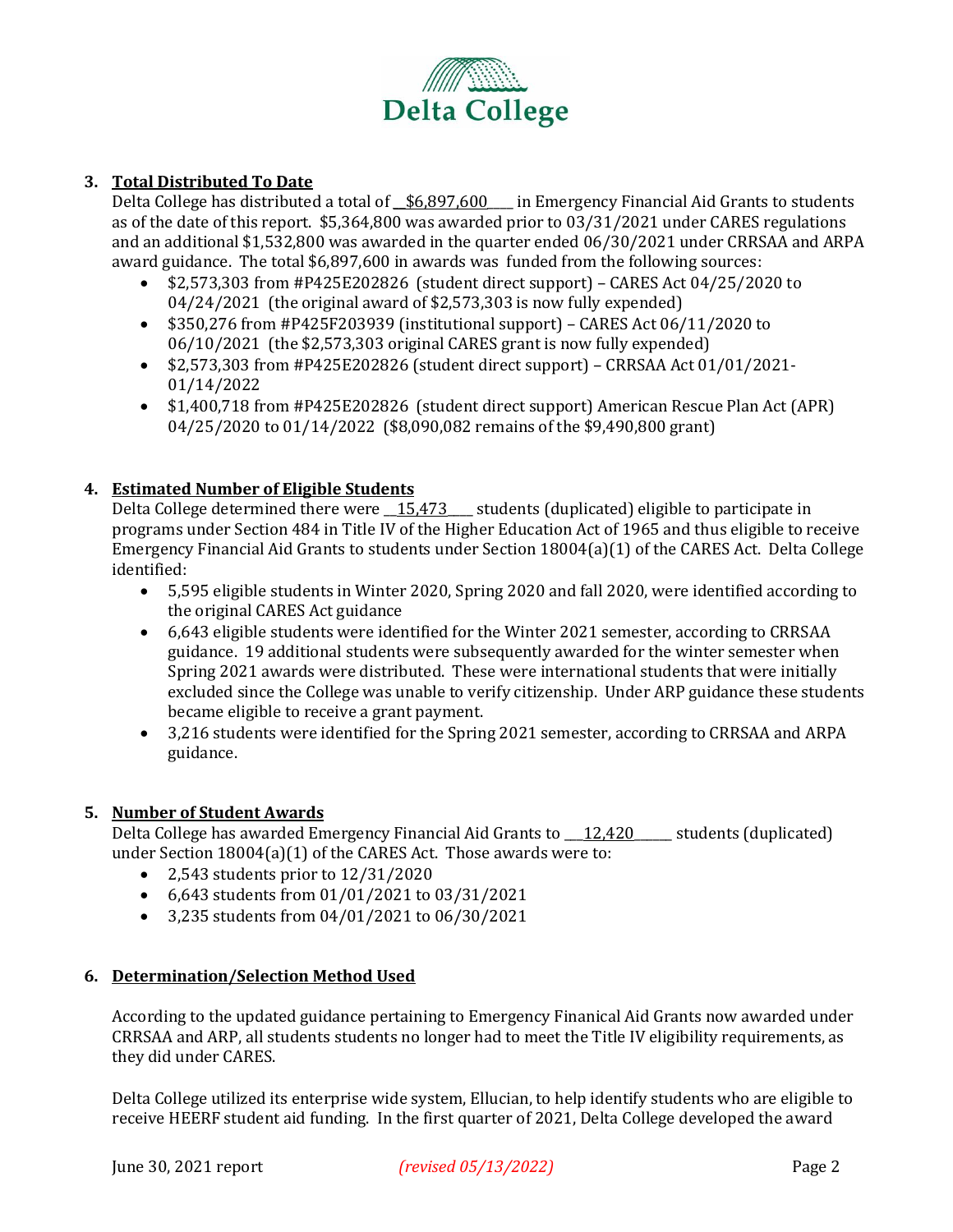

structure below which prioritizes students based upon their financial need. It also aligns with the known U.S. Department of Education guidance under CRRSAA and ARP, which has been received to date.

For the 2nd quarter (ended June 30, 2021), we awarded a total of \$1,532,800 in student Emergency Grants for Winter 2021 and Spring 2021semesters. Following are the categories of students:

- \$676,800 (846 students x \$800 each)
	- $\circ$  Students who had received a \$0 EFC, which indicates the highest financial need per FAFSA and Department of Education
	- o considers household income, dependency, and persons in house
- \$330,000 (550 students x \$600 each)
	- o Pell range EFC (\$1-\$5,711)
- $$316,400$  (791 students x \$400 each; 2 from winter + 789 from spring)
	- $\circ$  students not eligible for Pell but may qualify for other forms of financial aid
	- \$209,600  $(1,048 \text{ students} \times $200 \text{ each}; 16 \text{ from winter} + 1031 \text{ from spring})$ 
		- o All other students who did not complete a FAFSA or have no EFC calculation

As allowed under the ARP regulations, all categories of studentswere considered in our needs evaluation and granted awards. This included sponsored students, which includes Dual Enrolled high schools students. While the sponsors of these students may cover the majority of the student's tuition, fees and sometimes books, students also incur a variety of additional expenses associated with attending college including supplies, technology, transportation, food and lodging that are typically not covered by their sponsor, and these students may also have incurred other emergency costs as a result of COVID-19.

- Based upon the criteria outlined above, award amounts were added onto student accounts utilizing a separate AR Code so that it would not get comingled with Tuition and Fee balances that a student might owe.
- Students were sent an email, outlining the emergency grant to follow and the content of that message is included in item #7 on the next page.
- Student Billing staff subsequently mailed paper checks to students who were selected to receive grants.

### **7. Student Communications**

Provide any instructions, directions, or guidance provided by the institution to students concerning the Emergency Financial Aid Grants. The message below was sent out to students for the spring semester: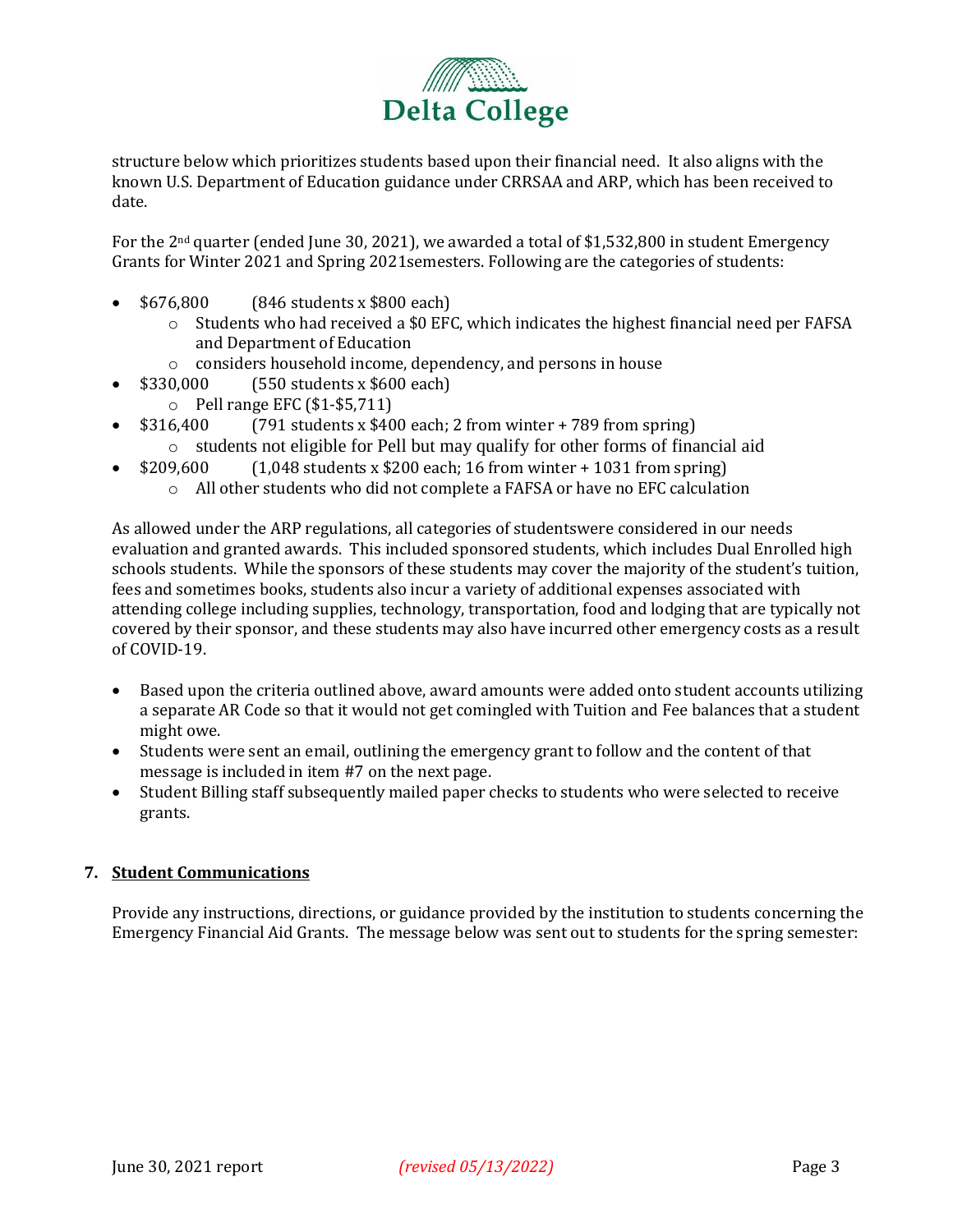



Delta College received federal funding from the Coronavirus Response and Relief Supplemental Appropriations Act (CRRSAA) to provide financial assistance to our students who have been impacted by Coronavirus in many different ways. We are pleased to provide you with a grant in the form of a check, which will be mailed to you by the end of June 2021 at the address Delta College has on file for you.

Please log into your student account to verify the accuracy of your address information. If you need to make a change, please submit a change of address form

You may use these funds to assist with the cost of attending college or for emergency costs that may arise due to Coronavirus; examples would include tuition, books, food, housing, technology, healthcare and childcare.

Thank you

Financial Aid Office 989-686-9080 finaid@delta.edu

Homepage | Advising | Financial Aid | Registration | Financial Literacy | Admissions

Delta College also developed a public website page, which explained the student emergency grants and included a set of Frequently Asked Questions (FAQs). The content of that site can be found on pages 5 and 6.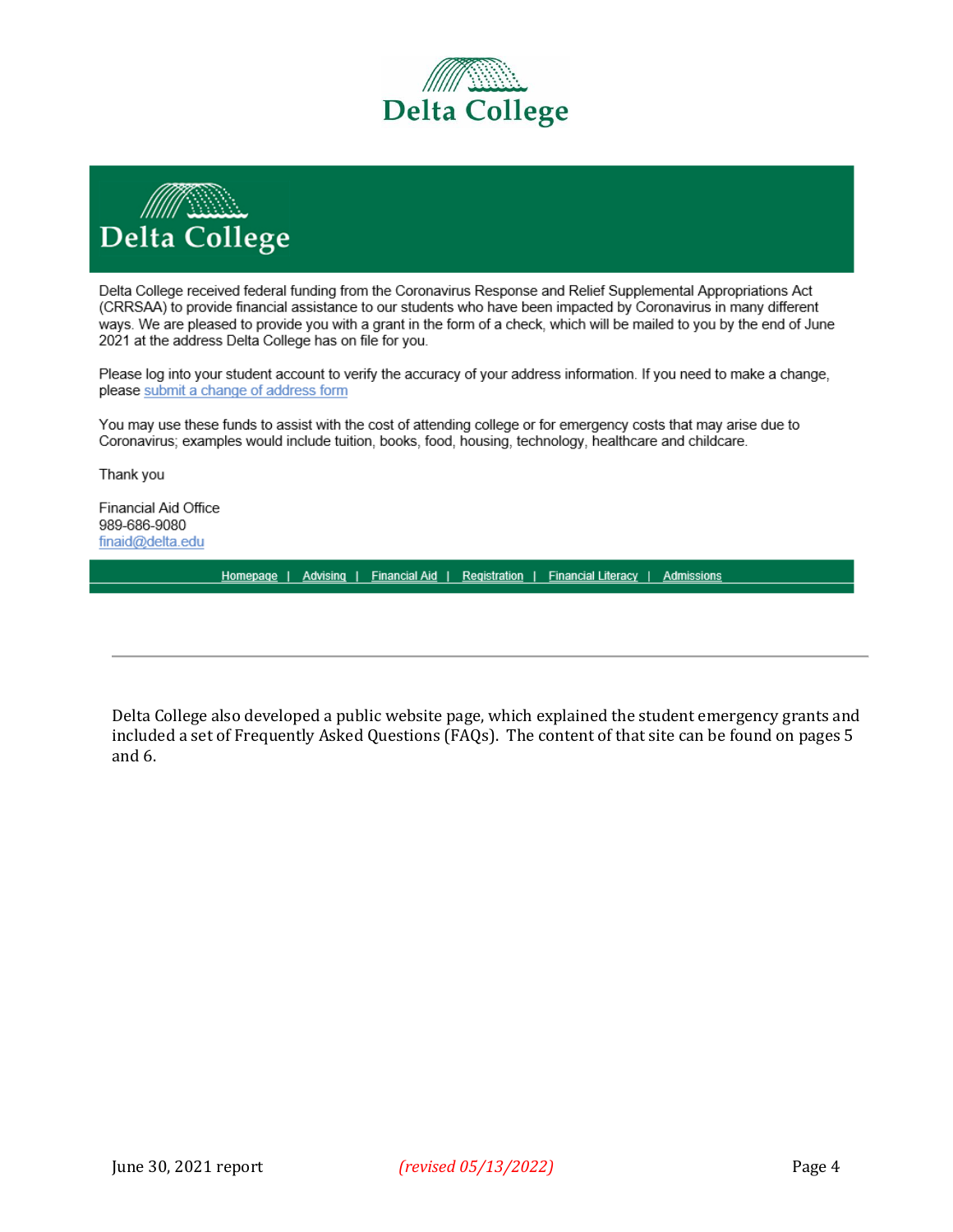

https://www.delta.edu/coronavirus/student-emergency-fund.html

DELTA COLLEGE / CORONAVIRUS / CRRSA ACT: EMERGENCY FUNDS FOR ELIGIBLE STUDENTS

# **CRRSA ACT: EMERGENCY FUNDS FOR ELIGIBLE STUDENTS**

Delta College received funding under the federal Coronavirus Response and Relief Supplemental Appropriations (CRRSA) Act, to provide emergency grants to students. The dollars are to help offset the costs associated with attending college or for emergency costs such as food, housing, course materials, technology, health care and child care.

Qualified students will not need to do anything to receive these funds, which will be distributed by check.

In accordance with Department of Education guidelines, Delta College will distribute CRRSA Act emergency grant funding for eligible students in the following manner:

- Students with a \$0 EFC (Expected Family Contribution) figure on their FAFSA, will receive \$800 each. These students have the highest financial need and are eligible to receive full Pell grants, according to the Department of Education.
- Students who are eligible for a Pell grant, but had an EFC above \$0, will receive \$600 each.
- Students whose FAFSA EFC was too high for a Pell grant award, but who may be eligible for other forms of financial aid, such a loans, will receive \$400 each.
- All other students who did not complete a FAFSA, or have no EFC calculation, will receive \$200 each.

## **FREQUENTLY ASKED QUESTIONS - CRRSAA**

### Who is eligible?

In order to be eligible to be considered to receive funds, Delta College students:

- Must have been enrolled in the Winter semester, as of January 20, 2021
- Must be an eligible U.S. citizen

### How can I use the funds?

Students may use these funds for any component of their cost of attendance or for emergency costs that arise due to coronavirus. Examples include tuition, food, housing, course materials, technology, health care and childcare etc.